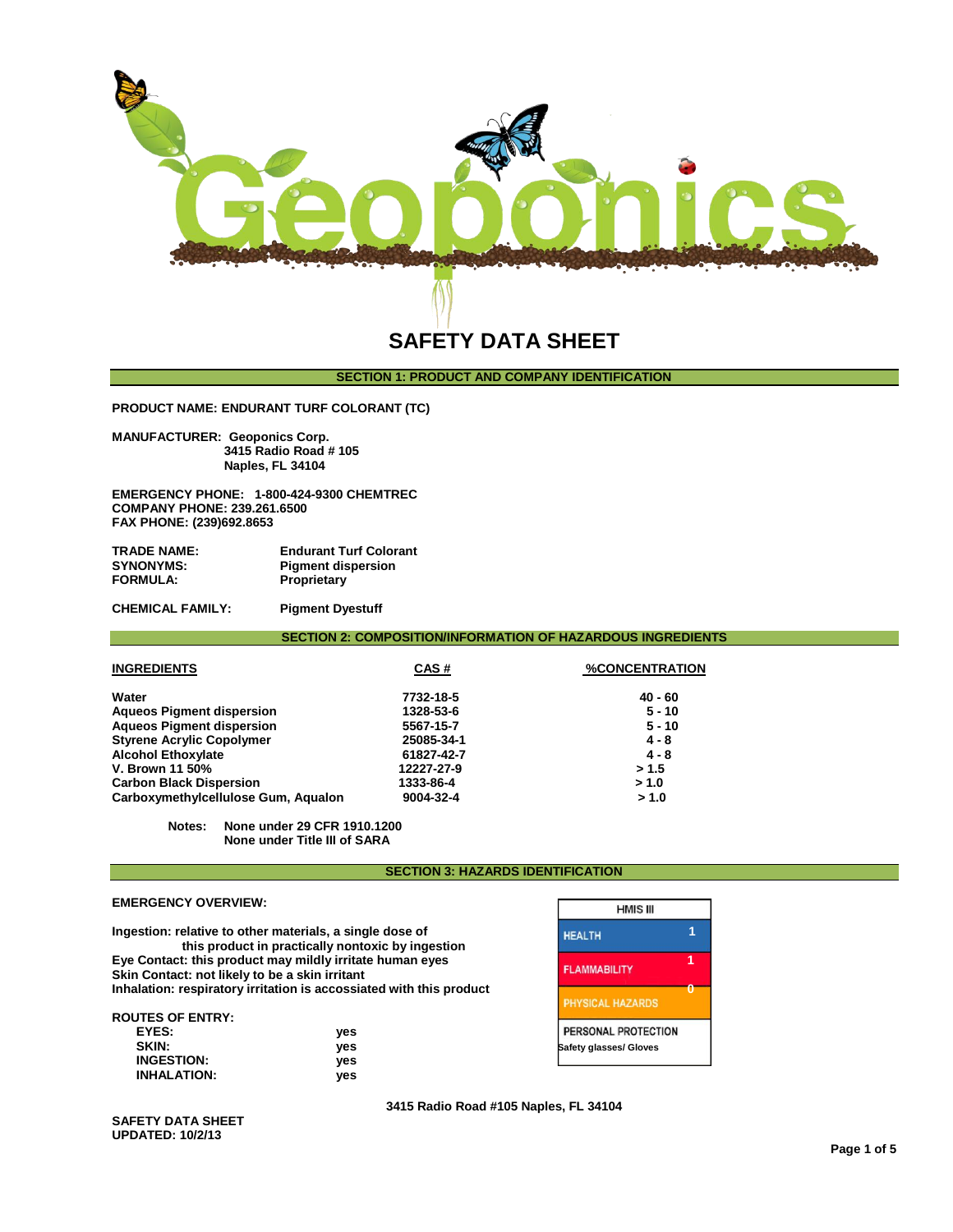#### **POTENTIAL HEALTH EFFECTS OF EXPOSURE:**

**No information was found in the public literature for any effects of exposure and no health evaluation is thus possible. Therfore, handle with car and avoid unnecessary exposures.**

**MEDICAL CONDITIONS GENERALLY AGGRAVATED BY EXPOSURE: No known effects on other illnesses for this product.**

| <b>CARCINOGENICITY</b><br><b>OSHA:</b><br>OTHER: no                                                                                                                                                                                                                                                                                                                                                                                                                                                                                                                                                                                                                                 | <b>ACGIH:</b> | no                   | NTP:                                                                             | no | IARC: no           |          |
|-------------------------------------------------------------------------------------------------------------------------------------------------------------------------------------------------------------------------------------------------------------------------------------------------------------------------------------------------------------------------------------------------------------------------------------------------------------------------------------------------------------------------------------------------------------------------------------------------------------------------------------------------------------------------------------|---------------|----------------------|----------------------------------------------------------------------------------|----|--------------------|----------|
|                                                                                                                                                                                                                                                                                                                                                                                                                                                                                                                                                                                                                                                                                     |               |                      | <b>SECTION 4: FIRST AID MEASURES</b>                                             |    |                    |          |
| EYES:<br>Flush with running water for at least 15 minutes, occasionally lifting the upper and lower eylids. Seek prompt<br>Medical attention if redness or irritation occurs.<br>SKIN:<br>Wash thoroughly with soap and water for 15 minutes. If skin irritation occurs, seek medical attention.<br>If Ingested, seek medical assistance immediately. Give one or two glasses of water to drink.<br><b>INGESTION:</b><br>Move victim to fresh air. Give artificial respiration or oxygen if breathing has stopped. Get prompt medical<br><b>INHALATION:</b><br>attention. Do not give fluids if victim is unconscious.<br>NOTES TO PHYSICIANS OR FIRST AID PROVIDERS:<br>None known |               |                      |                                                                                  |    |                    |          |
|                                                                                                                                                                                                                                                                                                                                                                                                                                                                                                                                                                                                                                                                                     |               |                      | <b>SECTION 5: FIRE-FIGHTING MEASURES</b>                                         |    |                    |          |
| <b>FLAMMABLE LIMITS IN AIR, UPPER:</b><br>(% BY VOLUME)                                                                                                                                                                                                                                                                                                                                                                                                                                                                                                                                                                                                                             | LOWER:        |                      |                                                                                  |    |                    |          |
| <b>FLASH POINT:</b><br>F.<br>$\mathbf{C}$ :                                                                                                                                                                                                                                                                                                                                                                                                                                                                                                                                                                                                                                         |               |                      | > 200 deg. F<br>Not determined<br>Not determined                                 |    |                    |          |
| <b>AUTOIGNITION TEMPERATURE:</b><br>F:<br>C:                                                                                                                                                                                                                                                                                                                                                                                                                                                                                                                                                                                                                                        |               |                      | Not determined<br>Not determined                                                 |    |                    |          |
| <b>NFPA HAZARD CLASSIFICATION</b><br><b>HEALTH:</b><br><b>FLAMMABILITY:</b><br>OTHER:                                                                                                                                                                                                                                                                                                                                                                                                                                                                                                                                                                                               |               | <b>REACTIVITY:</b>   |                                                                                  |    |                    |          |
| <b>HMIS HAZARD CLASSIFICATION</b><br><b>HEALTH:</b><br><b>PROTECTION:</b>                                                                                                                                                                                                                                                                                                                                                                                                                                                                                                                                                                                                           | 1<br>B        | <b>FLAMMABILITY:</b> | 1                                                                                |    | <b>REACTIVITY:</b> | $\bf{0}$ |
| <b>EXTINGUISHING MEDIA:</b>                                                                                                                                                                                                                                                                                                                                                                                                                                                                                                                                                                                                                                                         |               |                      | Water<br>Alcohol resistant foam<br>Foam<br><b>Carbon Dioxide</b><br>Dry Chemical |    |                    |          |
| <b>SPECIAL FIRE FIGHTING PROCEDURES:</b>                                                                                                                                                                                                                                                                                                                                                                                                                                                                                                                                                                                                                                            |               |                      | None known                                                                       |    |                    |          |
| UNUSUAL FIRE AND EXPLOSION HAZARDS:                                                                                                                                                                                                                                                                                                                                                                                                                                                                                                                                                                                                                                                 |               |                      | None known                                                                       |    |                    |          |
| <b>HAZARDOUS DECOMPOSITION PRODUCTS:</b><br>Burning organic pigments may emit noxious fumes which may include carbon<br>monoxide, carbon dioxide, nitrous oxides, or other toxic compounds.                                                                                                                                                                                                                                                                                                                                                                                                                                                                                         |               |                      |                                                                                  |    |                    |          |

#### **SECTION 6: ACCIDENTAL RELEASE MEASURES**

# **ACCIDENTAL RELEASE MEASURES:**

**Utilize recommended protective clothing and equipment. Contain spill. Spills should be swept or shoveled up and collected for disposal, avoiding the formation of dust. Clean up may be accomplished by flushing with a limited quantity of water if appropriate or by dust removal of contaminated soil. Place material or soil in appropriate waste disposal containers.**

**Spilled product should be collected and absorbed. Remove residuals with soap and water.** 

**SECTION 7: HANDLING AND STORAGE**

**HANDLING AND STORAGE: Keep containers closed, avoid getting on skin or in eyes when handling product.**

**3415 Radio Road #105 Naples, FL 34104**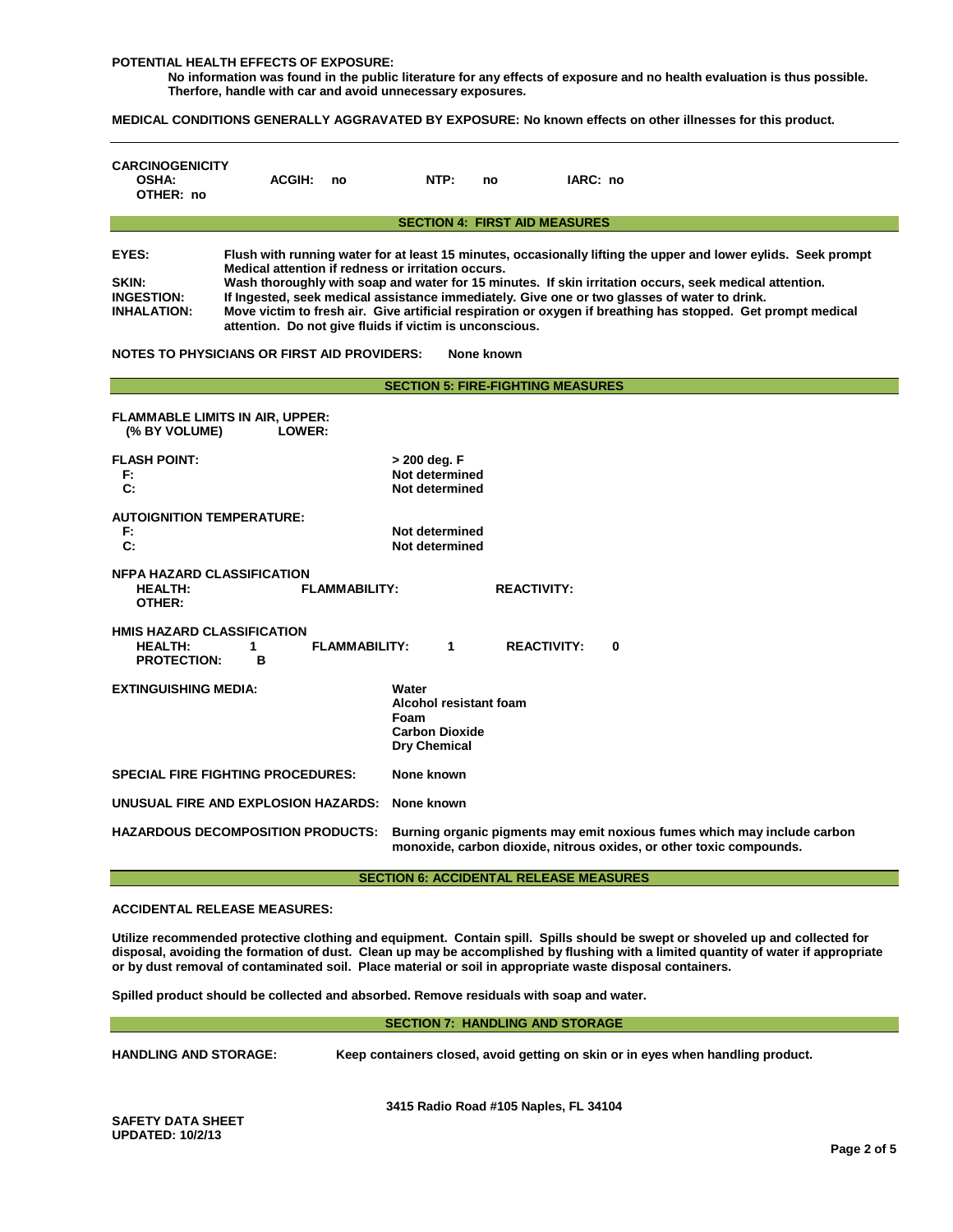**OTHER PRECAUTIONS: Store in accordance with standard approved warehousing procedures. Avoid freezing. Product may separate if allowed to stand over a long period of time.** 

> **Storage Temperature: MAX 120F MIN 40F Indoor: preferred Outdoor: acceptable Heated: in the winter months Refrigerated: NA**

**SECTION 7 NOTES: SECTION 7 NOTES: A moderately cool, dry, well ventilated area is considered adequate for the storage of pigment containers. Direct source of heat must be avoided.**

#### **SECTION 8: EXPOSURE CONTROLS/PERSONAL PROTECTION**

**ENGINEERING CONTROLS: All ventilation should be designed in accordance with OSHA standard (29 CFR 1910.94). VENTILATION : Local ventilation recommended – mechanical ventialation may be used. RESPIRATORY PROTECTION: None required with normal use of product. HMIS PP, I | Safety Glasses, Gloves, Dust and Vapor Respirator HMIS PP, N | Splash Goggles EYE PROTECTION: Safety glasses or chemical splash goggles. Butyl Rubber, PVC or Neoprene gloves.**<br>Rubber apron **OTHER PROTECTIVE CLOTHING OR EQUIPMENT:**<br>WORK HYGIENIC PRACTICES: **WORK HYGIENIC PRACTICES: Recommend washing exposed parts with soap and water EXPOSURE GUIDELINES: Avoid getting on skin or in eyes.**

**SECTION 8 NOTES: SECTION 8 NOTES: Work Practices: avoid contact with the skin, eyes, and clothing. Avoid breathing vapors. Use with adequate ventilation. Wash thoroughly after handling product. Eye wash station and safety shower in work areas.** 

#### **SECTION 9: PHYSICAL AND CHEMICAL PROPERTIES**

| <b>APPEARANCE:</b><br><b>ODOR:</b><br><b>PHYSICAL STATE:</b> | Green<br><b>Mild Latex Odor</b><br>Liquid |
|--------------------------------------------------------------|-------------------------------------------|
| <b>pH AS SUPPLIED:</b><br>pH (Other):                        | 8-9                                       |
| <b>BOILING POINT:</b>                                        | > 212 deg.F.                              |
| <b>MELTING POINT:</b>                                        | Not determined                            |
| <b>FREEZING POINT:</b>                                       | Not determined                            |
| <b>VAPOR PRESSURE (mmHg):</b>                                | Not determined                            |
| VAPOR DENSITY (AIR = 1):                                     | Not determined                            |
| SPECIFIC GRAVITY (H2O = 1):                                  | 1.17-1.19 $q/ml$                          |

**EVAPORATION RATE: Not determined**

**WITHOUT WATER:** 

## **SECTION 9: PHYSICAL AND CHEMICAL PROPERTIES (con't)**

| <b>SOLUBILITY IN WATER:</b><br><b>PERCENT SOLIDS BY WEIGHT:</b> |                | <b>Dispersible</b><br>38%-56% range |
|-----------------------------------------------------------------|----------------|-------------------------------------|
| <b>PERCENT VOLATILE:</b>                                        |                | 55-58%                              |
| BY WT/ BY VOL @                                                 |                |                                     |
| F:                                                              |                |                                     |
| $\mathbf{C}$                                                    |                |                                     |
| <b>VOLATILE ORGANIC COMPOUNDS (VOC):</b>                        |                | None                                |
| <b>WITH WATER:</b>                                              | <b>LBS/GAL</b> |                                     |
| <b>WITHOUT WATER:</b>                                           | <b>LBS/GAL</b> |                                     |

**SECTION 10: STABILITY AND REACTIVITY**

| <b>STABILITY:</b><br><b>CONDITIONS TO AVOID (STABILITY):</b><br>INCOMPATIBILITY (MATERIAL TO AVOID): | <b>Stable</b><br>not known<br>Strong oxidizing agents and acids                                                                                    |
|------------------------------------------------------------------------------------------------------|----------------------------------------------------------------------------------------------------------------------------------------------------|
| <b>HAZARDOUS DECOMPOSITION OR BY-PRODUCTS:</b>                                                       | burning organic pigments may emit noxious fumes which may include<br>carbon monoxide, carbon dioxide, nitrous oxides, or other toxic<br>compounds. |
| <b>HAZARDOUS POLYMERIZATION:</b>                                                                     | Will not occur                                                                                                                                     |
|                                                                                                      | <b>SECTION 11: TOXICOLOGICAL INFORMATION</b>                                                                                                       |
|                                                                                                      | 3415 Radio Road #105 Naples, FL 34104                                                                                                              |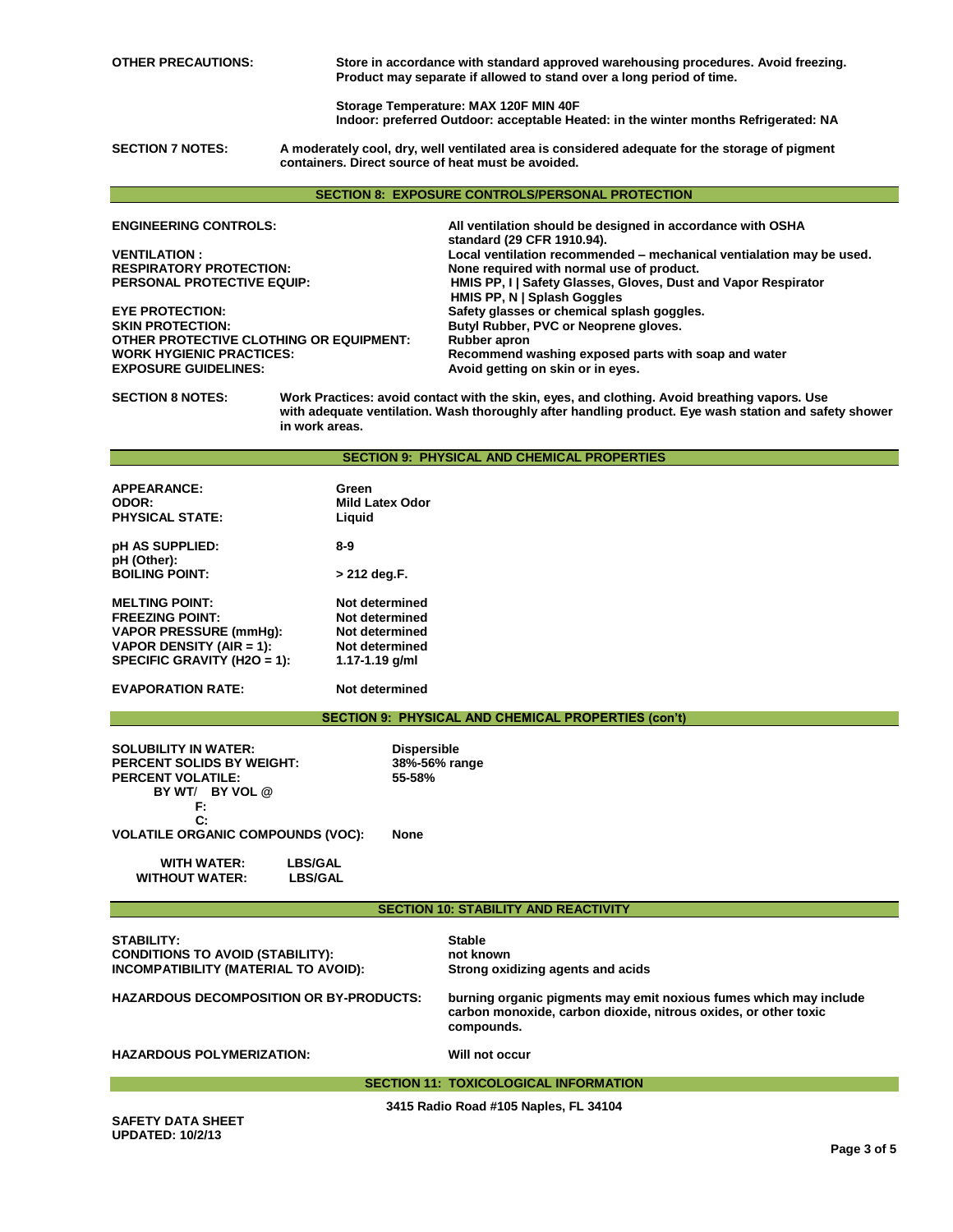| TOXICOLOGICAL INFORMATION:                                                                                                                                                                                                                                                                        | Oral in rat for LD50 is > 5000mg/kg                                                                                                                                                                                                                                                                                                                                                                                                                                                                                                                                                                                                                                                     |                                             |  |  |
|---------------------------------------------------------------------------------------------------------------------------------------------------------------------------------------------------------------------------------------------------------------------------------------------------|-----------------------------------------------------------------------------------------------------------------------------------------------------------------------------------------------------------------------------------------------------------------------------------------------------------------------------------------------------------------------------------------------------------------------------------------------------------------------------------------------------------------------------------------------------------------------------------------------------------------------------------------------------------------------------------------|---------------------------------------------|--|--|
| <b>SECTION 12: ECOLOGICAL INFORMATION</b>                                                                                                                                                                                                                                                         |                                                                                                                                                                                                                                                                                                                                                                                                                                                                                                                                                                                                                                                                                         |                                             |  |  |
| <b>ECOLOGICAL INFORMATION:</b>                                                                                                                                                                                                                                                                    | No data available                                                                                                                                                                                                                                                                                                                                                                                                                                                                                                                                                                                                                                                                       |                                             |  |  |
|                                                                                                                                                                                                                                                                                                   | <b>SECTION 13: DISPOSAL CONSIDERATIONS</b>                                                                                                                                                                                                                                                                                                                                                                                                                                                                                                                                                                                                                                              |                                             |  |  |
| <b>WASTE DISPOSAL METHOD:</b>                                                                                                                                                                                                                                                                     | Small quantities may be treated in aerobic wastewater treatment systems. Larger quantities<br>may be incenerated or landfill after solidification in permitted systems. Dispose of collected<br>waste in accordance with federal, state, and local regulations.                                                                                                                                                                                                                                                                                                                                                                                                                         |                                             |  |  |
| <b>RCRA HAZARD CLASS:</b>                                                                                                                                                                                                                                                                         | No - Not as sold                                                                                                                                                                                                                                                                                                                                                                                                                                                                                                                                                                                                                                                                        |                                             |  |  |
|                                                                                                                                                                                                                                                                                                   | <b>SECTION 14: TRANSPORT INFORMATION</b>                                                                                                                                                                                                                                                                                                                                                                                                                                                                                                                                                                                                                                                |                                             |  |  |
| <b>U.S. DEPARTMENT OF TRANSPORTATION</b><br><b>PROPER SHIPPING NAME:</b><br><b>HAZARD CLASS:</b><br><b>LABEL STATEMENT:</b>                                                                                                                                                                       | <b>Not hazardous</b><br>Not restricted                                                                                                                                                                                                                                                                                                                                                                                                                                                                                                                                                                                                                                                  |                                             |  |  |
| <b>WATER TRANSPORTATION</b><br><b>PROPER SHIPPING NAME:</b><br><b>HAZARD CLASS:</b><br><b>LABEL STATEMENTS:</b>                                                                                                                                                                                   | <b>Not hazardous</b><br>Not restricted                                                                                                                                                                                                                                                                                                                                                                                                                                                                                                                                                                                                                                                  | *** This product is not shipped by water*** |  |  |
| <b>AIR TRANSPORTATION</b><br><b>PROPER SHIPPING NAME:</b><br><b>HAZARD CLASS:</b><br><b>LABEL STATEMENTS:</b>                                                                                                                                                                                     | <b>Not hazardous</b><br>Not restricted                                                                                                                                                                                                                                                                                                                                                                                                                                                                                                                                                                                                                                                  | *** This product is not shipped by air***   |  |  |
| <b>OTHER AGENCIES:</b>                                                                                                                                                                                                                                                                            | Considered non-hazardous in transportation regualtions                                                                                                                                                                                                                                                                                                                                                                                                                                                                                                                                                                                                                                  |                                             |  |  |
| <b>SECTION 15: REGULATORY INFORMATION</b>                                                                                                                                                                                                                                                         |                                                                                                                                                                                                                                                                                                                                                                                                                                                                                                                                                                                                                                                                                         |                                             |  |  |
| <b>U.S. FEDERAL REGULATIONS</b>                                                                                                                                                                                                                                                                   | TSCA (TOXIC SUBSTANCE CONTROL ACT): All components of this product are listed on the TSCA Inventory.                                                                                                                                                                                                                                                                                                                                                                                                                                                                                                                                                                                    |                                             |  |  |
|                                                                                                                                                                                                                                                                                                   | <b>CERCLA (COMPREHENSIVE RESPONSE COMPENSATION, AND LIABILITY ACT):</b>                                                                                                                                                                                                                                                                                                                                                                                                                                                                                                                                                                                                                 | Not regulated                               |  |  |
| SARA TITLE III (SUPERFUND AMENDMENTS AND REAUTHORIZATION ACT):<br>This product contains no known<br>chemicals that are on the list of toxic chemicals subject to the reporting requirements of<br>Section 313 of the emergency planning & community right to know act of 1986 & of 40 CFR<br>372. |                                                                                                                                                                                                                                                                                                                                                                                                                                                                                                                                                                                                                                                                                         |                                             |  |  |
| 311/312 HAZARD CATEGORIES:                                                                                                                                                                                                                                                                        |                                                                                                                                                                                                                                                                                                                                                                                                                                                                                                                                                                                                                                                                                         | None                                        |  |  |
| <b>313 REPORTABLE INGREDIENTS:</b><br>None                                                                                                                                                                                                                                                        |                                                                                                                                                                                                                                                                                                                                                                                                                                                                                                                                                                                                                                                                                         |                                             |  |  |
| All components of this product are included on the European Inventory of Existing Chemical<br><b>INTERNATIONAL REGULATIONS:</b><br>Substances in compliance with council directive 67/548/EEC and its amendments.                                                                                 |                                                                                                                                                                                                                                                                                                                                                                                                                                                                                                                                                                                                                                                                                         |                                             |  |  |
| <b>SECTION 15 NOTES:</b>                                                                                                                                                                                                                                                                          | This product is not registered with the FDA                                                                                                                                                                                                                                                                                                                                                                                                                                                                                                                                                                                                                                             |                                             |  |  |
|                                                                                                                                                                                                                                                                                                   |                                                                                                                                                                                                                                                                                                                                                                                                                                                                                                                                                                                                                                                                                         |                                             |  |  |
|                                                                                                                                                                                                                                                                                                   | <b>SECTION 16: OTHER INFORMATION</b>                                                                                                                                                                                                                                                                                                                                                                                                                                                                                                                                                                                                                                                    |                                             |  |  |
| <b>OTHER INFORMATION:</b>                                                                                                                                                                                                                                                                         | None known                                                                                                                                                                                                                                                                                                                                                                                                                                                                                                                                                                                                                                                                              |                                             |  |  |
| <b>PREPARATION INFORMATION:</b>                                                                                                                                                                                                                                                                   | IN ACCORDANCE WITH GOOD PRACTICES FO PERSONAL CLEANLINESS AND HYGIENE.<br>HANDLE WITH DUE CARE AND AVOID UNNECESSARY CONTACT WITH THIS PRODUCT.                                                                                                                                                                                                                                                                                                                                                                                                                                                                                                                                         |                                             |  |  |
| <b>DISCLAIMER:</b>                                                                                                                                                                                                                                                                                | This information is supplied under the OSHA Hazard Communcation Standard and is offered<br>in good faith based on data available to us that we believe to be true and accurate. General<br>industrial hygiene and safe handling procedures are believed to be applicable to this product.<br>Each user should review these recommendations in the specific context of intended use and<br>deterimine applicability. No warrangty, expressed or implied, is made regarding the accuracy<br>of this data, the hazards connected with the use of this material, or the rsults to be obtained<br>from the use thereof. We assume no reponsibility for damage or injury from the use of this |                                             |  |  |
| <b>SAFETY DATA SHEET</b><br><b>UPDATED: 10/2/13</b>                                                                                                                                                                                                                                               | 3415 Radio Road #105 Naples, FL 34104                                                                                                                                                                                                                                                                                                                                                                                                                                                                                                                                                                                                                                                   | Page 4 of 5                                 |  |  |